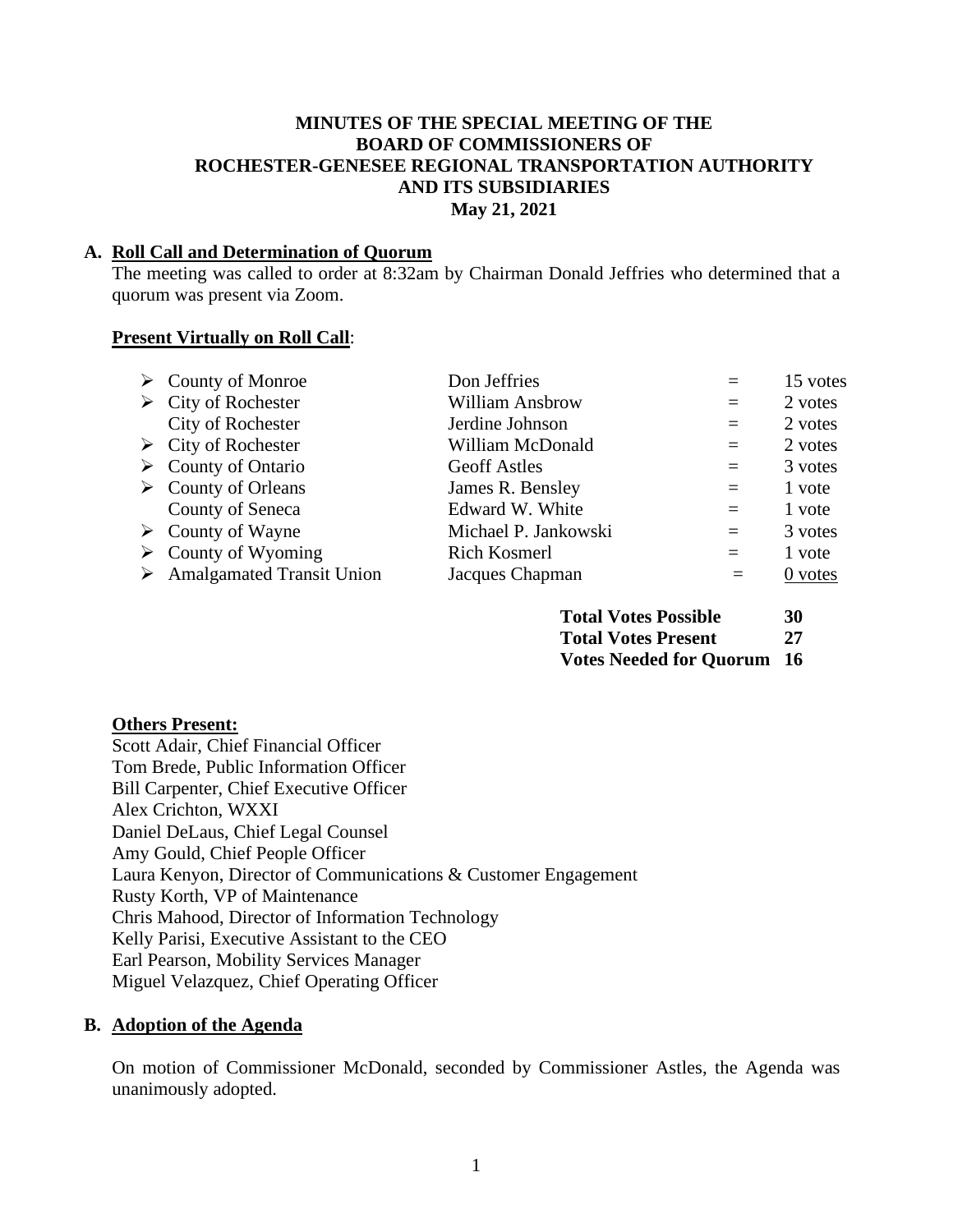#### **C. Consent Resolution**

## **Resolution Authorizing the Purchase of up to Twenty (20) High Headroom Vans, RGRTA 19-2021**

On motion of Commissioner Astles, seconded by Commissioner McDonald, the aforementioned Resolution, a copy of which is attached to these minutes, was unanimously approved.

#### **D. Adjournment**

There being no further matters on the adopted Agenda, the special meeting was adjourned on motion of Commissioner Kosmerl, seconded by Commissioner Bensley at 8:40am.

Respectfully submitted,

Edward W. White, Esq., Secretary

\_\_\_\_\_\_\_\_\_\_\_\_\_\_\_\_\_\_\_\_\_\_\_\_\_\_\_\_\_\_\_\_\_\_\_\_\_\_\_

Posted Date: May 21, 2021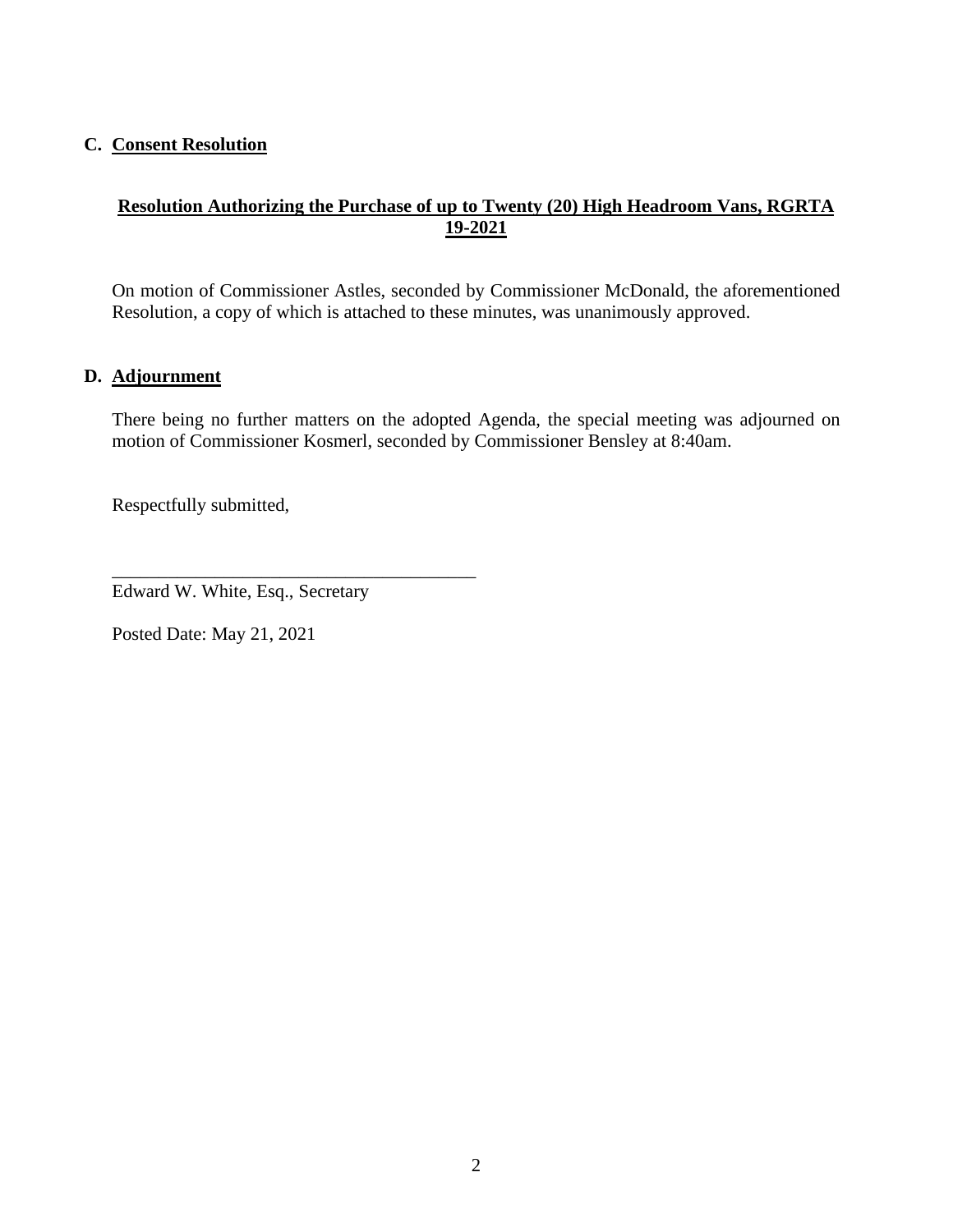

## **ROCHESTER GENESEE REGIONAL TRANSPORTATION AUTHORITY**

# **BOARD OF COMMISSIONERS AGENDA ITEM COVER SHEET**

| <b>Board Meeting</b><br>Date: | May 21, 2021                                                                                                                                                                                                                                                                                                                                                                                    |  |
|-------------------------------|-------------------------------------------------------------------------------------------------------------------------------------------------------------------------------------------------------------------------------------------------------------------------------------------------------------------------------------------------------------------------------------------------|--|
| Presenter:                    | <b>Rusty Korth</b>                                                                                                                                                                                                                                                                                                                                                                              |  |
| Subject:                      | Resolution Authorizing the Purchase of up to Twenty (20) High<br><b>Headroom Vans</b>                                                                                                                                                                                                                                                                                                           |  |
| Background:                   | On June 6, 2019 the Board approved RGRTA 20-2019<br>authorizing a contract with Fenton Mobility Products, Inc. for the<br>purchase of up to sixty (60) High Headroom Vans over a five-year<br>period.                                                                                                                                                                                           |  |
|                               | At launch for Reimagine we have noted demand exceeding our<br>available capacity in our On Demand Zones. To support this and<br>in anticipation of increasing service levels in certain On Demand<br>Zones the number of High Headroom Vans needs to increase.                                                                                                                                  |  |
|                               | The Authority is requesting, the ability, to purchase up to Twenty<br>(20) High Headroom Vans from Fenton Mobility Products, Inc.<br>Initially, the Authority will place an order for ten (10) High<br>Headroom Vans to meet our current service needs. Then<br>depending on future service needs we would order up to ten (10)<br>more High Headroom Vans in the future to meet service needs. |  |
|                               | To date, the Authority has purchased nineteen (19) High<br>Headroom Vans on this Contract. If this purchase is fully executed<br>the contract will have twenty-one (21) remaining options.                                                                                                                                                                                                      |  |
|                               |                                                                                                                                                                                                                                                                                                                                                                                                 |  |
|                               |                                                                                                                                                                                                                                                                                                                                                                                                 |  |
|                               |                                                                                                                                                                                                                                                                                                                                                                                                 |  |

Our Promise: RTS makes it easy to enjoy your journey.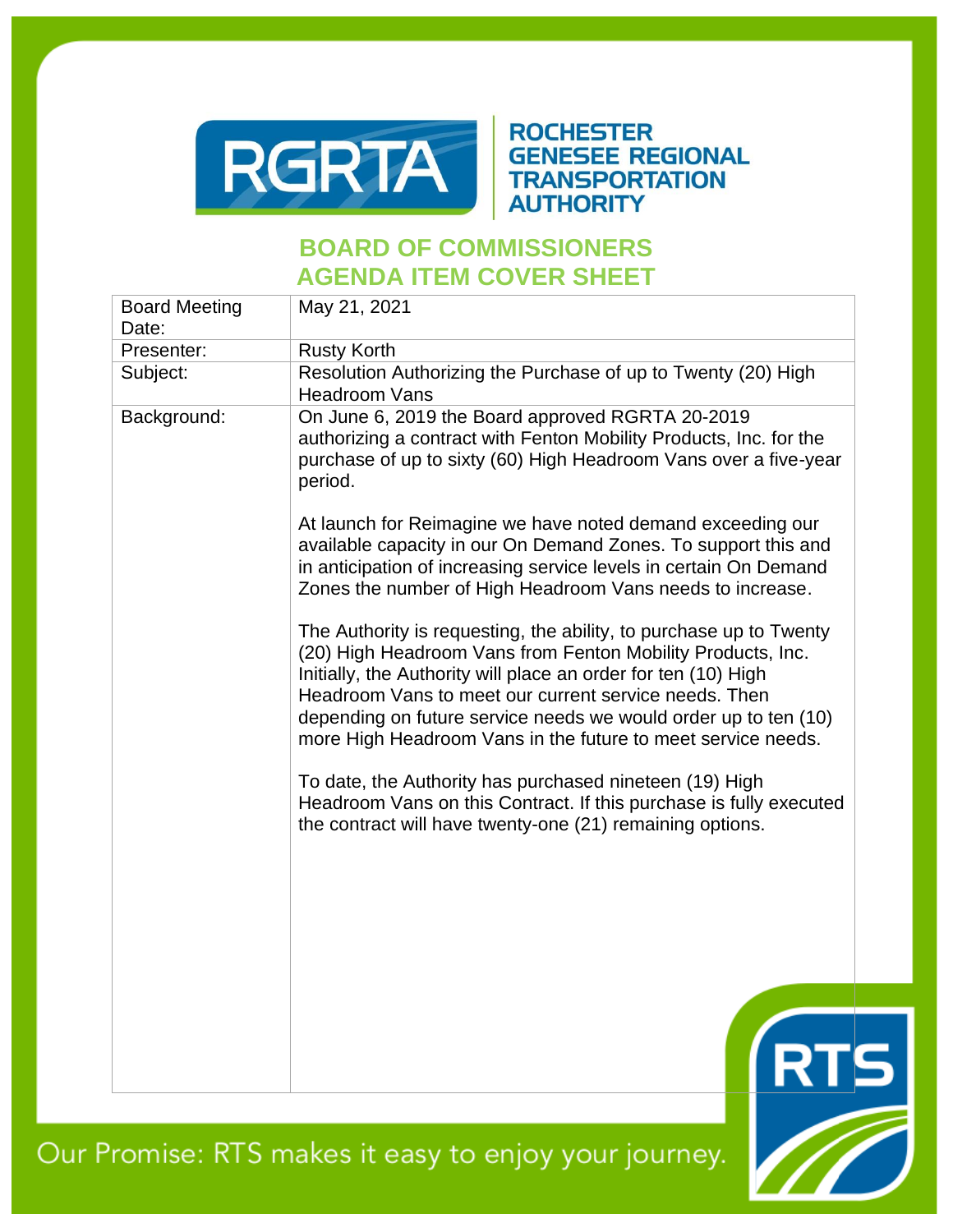| Financial Impact: | The total cost of ordering ten (10) High Headroom Vans is<br>\$910,000. In addition, the Authority is requesting a contingency of<br>\$45,500 for this order for a total authorization not to exceed<br>\$955,500.<br>The purchase will be funded with Federal, New York State and<br>Local funds.                                                                                                                                               |
|-------------------|--------------------------------------------------------------------------------------------------------------------------------------------------------------------------------------------------------------------------------------------------------------------------------------------------------------------------------------------------------------------------------------------------------------------------------------------------|
| Recommendation:   | The Authority is recommending that the Board of Commissioners<br>authorize the CEO to affect vehicle purchases of up to twenty (20)<br>High Headroom Vans from Fenton Mobility Products, Inc.<br>dependent upon service needs. The reason for requesting this<br>authority at this time is due to the timing associated with our<br>knowledge of service levels, Board of Commissioner's meeting<br>schedule, and the van's production schedule. |
|                   | That the Chief Executive Officer or his designee is authorized to<br>place an order for up to ten (10) High Headroom Vans from<br>Fenton Mobility Products, Inc. in the amount of \$910,000.<br>Additionally, the Chief Executive Officer or his designee is<br>authorized to increase the value of the order by \$45,500 with a<br>total authorization not-to-exceed \$955,500.                                                                 |